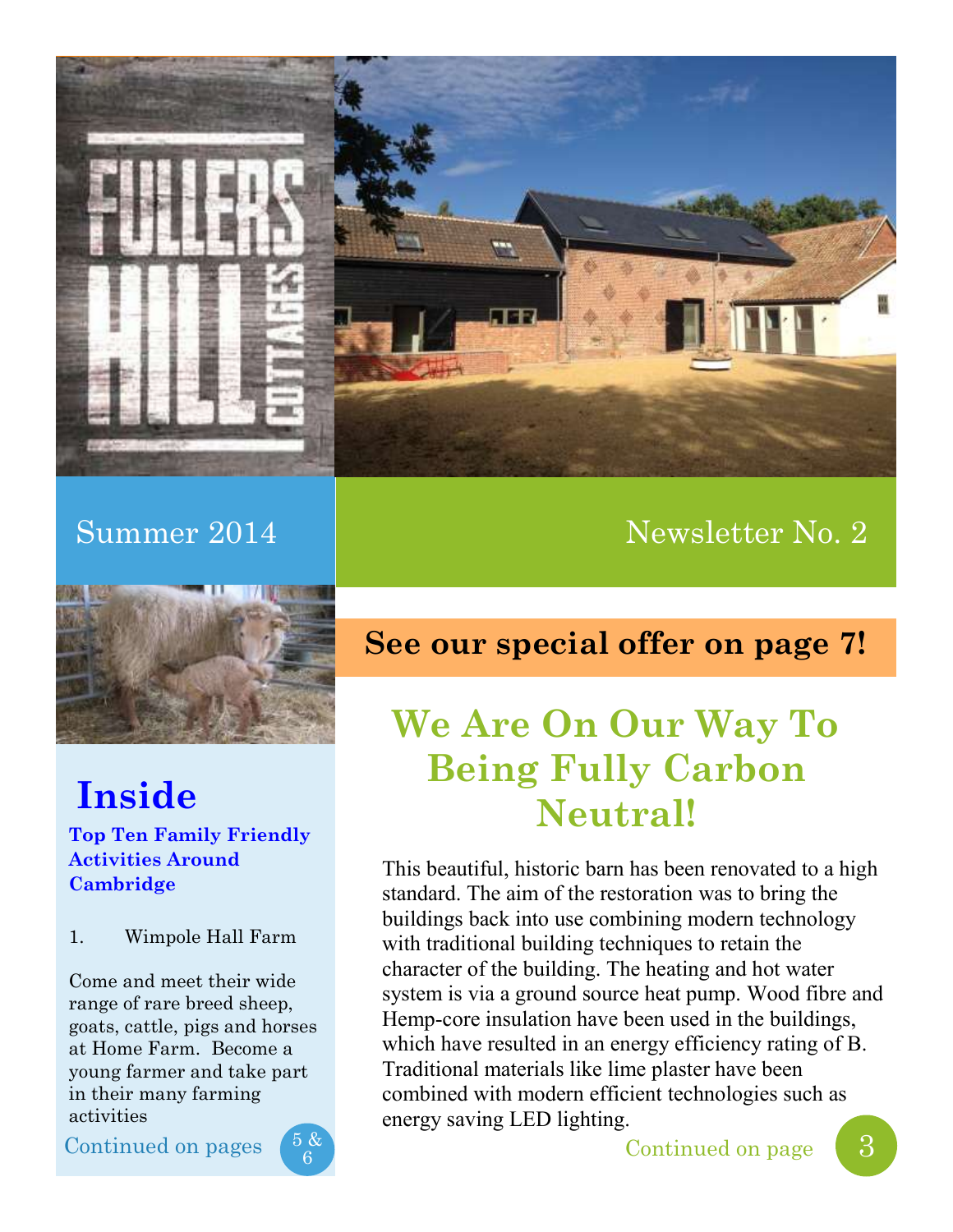

**Love is in the air!**

> **Our first engagement at Fuller's Hill Cottages**

## **Lucy & James got engaged at The Willow Tree Pub in Bourn whilst staying at Fuller's Hill Cottages**

James Maker proposed to his girlfriend Lucy on the evening of 26th March 2014 at The Willow Tree pub in Bourn. "Everybody knew except for me!" Lucy exclaimed when leaving the pub. After their dinner they then enjoyed our brand new hot tub that has over 120 adjustable water and air jets that gave them an unbeatable spa experience.

The Willow Tree pub will feature in the upcoming Fuller's Hill Cottages' blog 'Top Ten Restaurants in Cambridge' and will be in our third Autumn Newlstter 2014.

'There's an *Alice in Wonderland* vibe at this pretty inn, with clock faces and gilt mirrors hanging beside twinkling chandeliers. Expect a sparkling menu too.' *The Telegraph, September 2013*

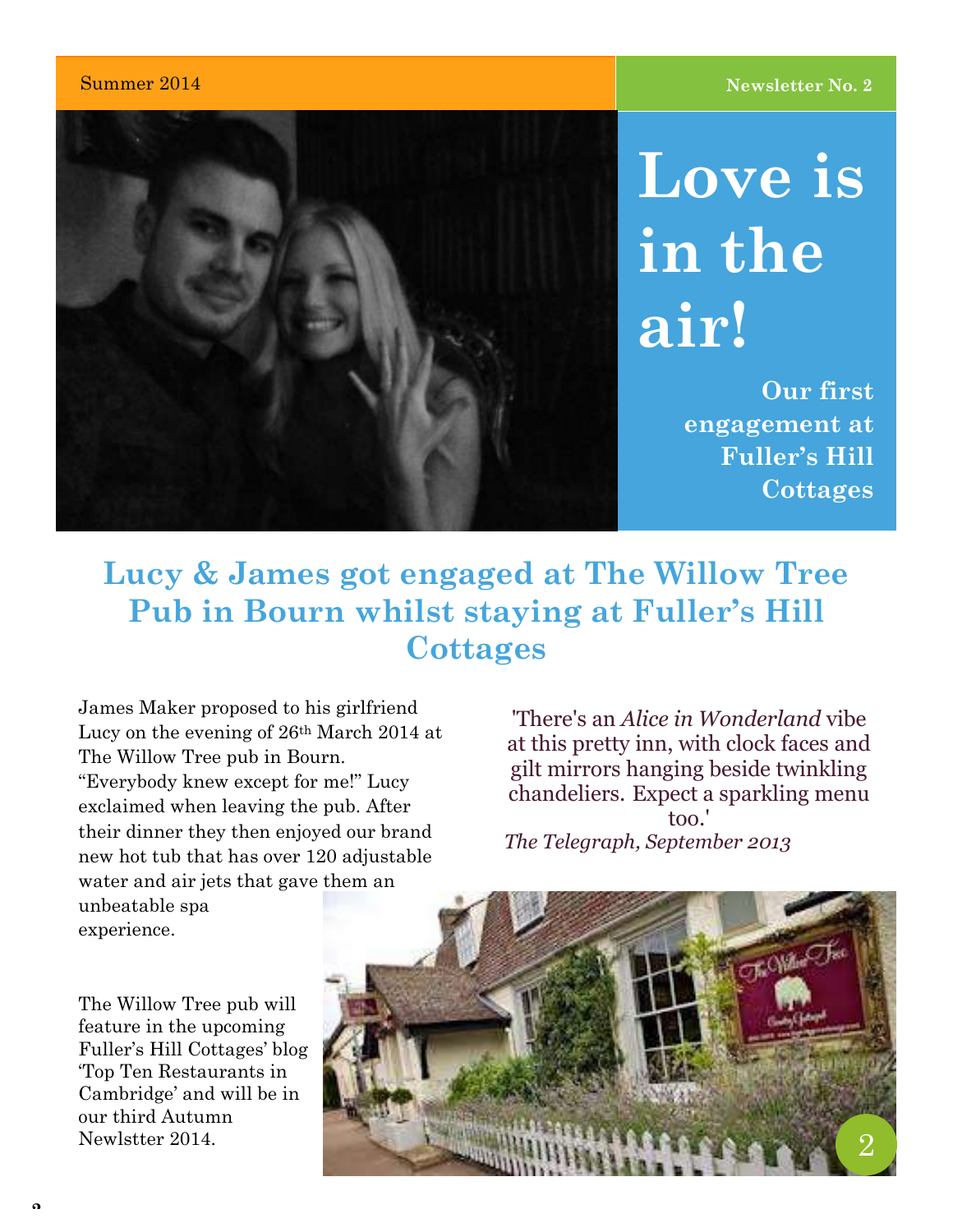### **Summer 2014 Newsletter No. 2 Newsletter No. 2**



### Continued from Page 1

The renovation of the 1840 barn was grant aided by the Rural Development Plan for England (RDPE) which is funded by DEFRA and the EU. The project is being delivered through DEFRA.

The buildings stood largely redundant for 30 years. Parts of the Tack Room were used as store rooms and staff rest rooms during the 1970's. More recently part of the Tack Room was used as a workshop and paint spraying area.

The Stables, The Hayloft and The Old Dairy were used to store what was basically junk. In

the 1960's both of the farm's combine harvesters were kept over winter in The Old Dairy. This seems hard to believe when you see the size of a modern Combine.

### **History**

The main barns were constructed in 1840. In its former years the farm was mixed arable and cattle, today the farm is solely arable.

The farm was taken over by the Jefferies family in the 1920s – the arable farm produces wheat (milling and feed) Barley for beer, rape for cooking oils and occasionally linseed and beans.

The Little Gransden Airfield was started by Leonard Jefferies in 1963, today his sons Mark and John farm the land and manage the airfield. The airfield is a base for vintage and classic aircraft, some of which are the only ones of type in Europe, a flying museum with all aircraft privately owned aircraft.

Our four stylishly renovated self catering apartments have been transformed from a historic barn dating back to the 1840s. Fullers Hill Cottages are located on a working farm and airfield in the south Cambridgeshire countryside – 12 miles from Cambridge and 50 miles from London. Two apartments accommodate four people and two apartments can accommodate up to six (using sofa beds). With stylish interior design they have been furnished to a high standard.

**[Children in Need Airshow](http://www.littlegransdenshow.co.uk/) and Classic car Show is staged annually on the last Sunday of August, this is a very popular family event. Please book now to avoid disappointment!**

## **John O'Gaunt Golf Club**

John O'Gaunt Golf Club is one of the largest Private Members Clubs in England and is situated in the East of Bedfordshire just off the A1 between Biggleswade and Sandy.

With their two excellent courses offering different challanges, we aim to offer you a golfing stay and play experience. Come and stay at Fuller's Hill Cottages and enjoy a good game of golf at John O'Gaunt Golf Club. Please call **[01767 260360](dial:01767260360)** for a show around at the golf club.

3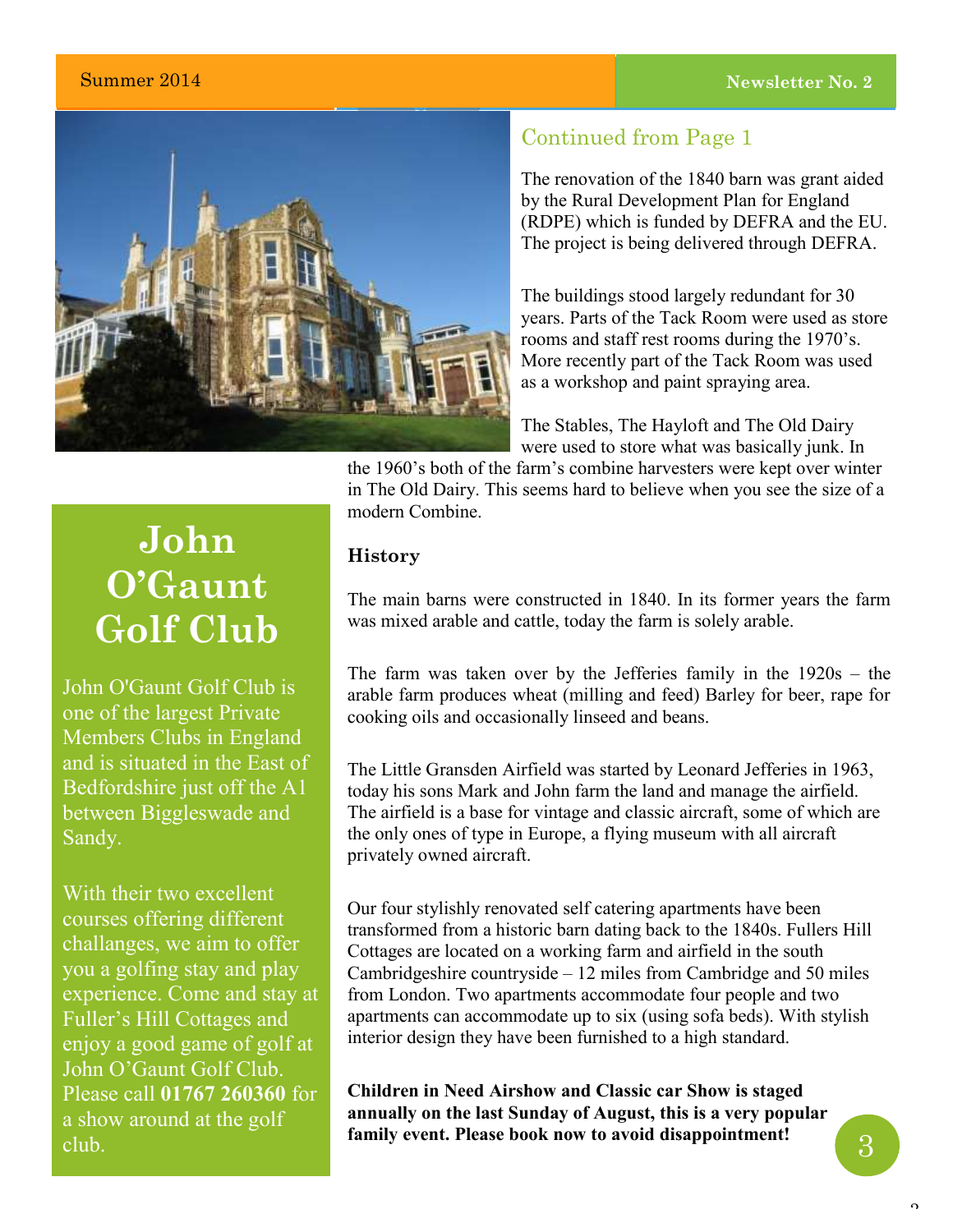**4**

### **2 2 2 2 14 Newsletter No. 2 14 Newsletter No. 2 14 Newsletter No. 2**



## **Visiting Organic Spa Treatment Service**

#### **My Personal Sanctuary is a luxurious and truly indulgent beauty therapy service delivering 5 star quality organic treatments carried out in the comfort of your cottage.**

Your treatments are carried out by our carefully selected therapists, who ensure you are enveloped in calmness, serenity and relaxation from the moment you embark on your treatment journey. Using heated day beds and lovely fresh organic products the therapists offer a range of treatments from warming deep tissue massage, replenishing facials, hand & feet treats, to holistic full body journeys. It's the perfect way to unwind and enhance your stay!

Whatever the occasion whether it's an anniversary, mums-to-be, tired new mums & dads, a romantic break, birthday celebration, reunion, corporate event, family fun or girly get together there's a package to suit & indulge in. For more information on the treatment packages please visit the MPS website: [www.mypersonalsanctuary.co.uk](http://www.mypersonalsantuary.co.uk/)

## **Our New Spa Service!**

- **[Reserve Your Therapist](http://www.mypersonalsanctuary.co.uk/home-section/reserve-your-therapist.shtml)** Let us know your plans and MPS will concierge you through the scrumptious options…
- 2 Special Offer Book 2 Packages & receive a FREE Treatment…
- **[Book your stay with us](http://www.mypersonalsanctuary.co.uk/home-section/reserve-your-therapist.shtml)** 3 And we will ensure you have a lovely time at Fuller's Hill Cottages…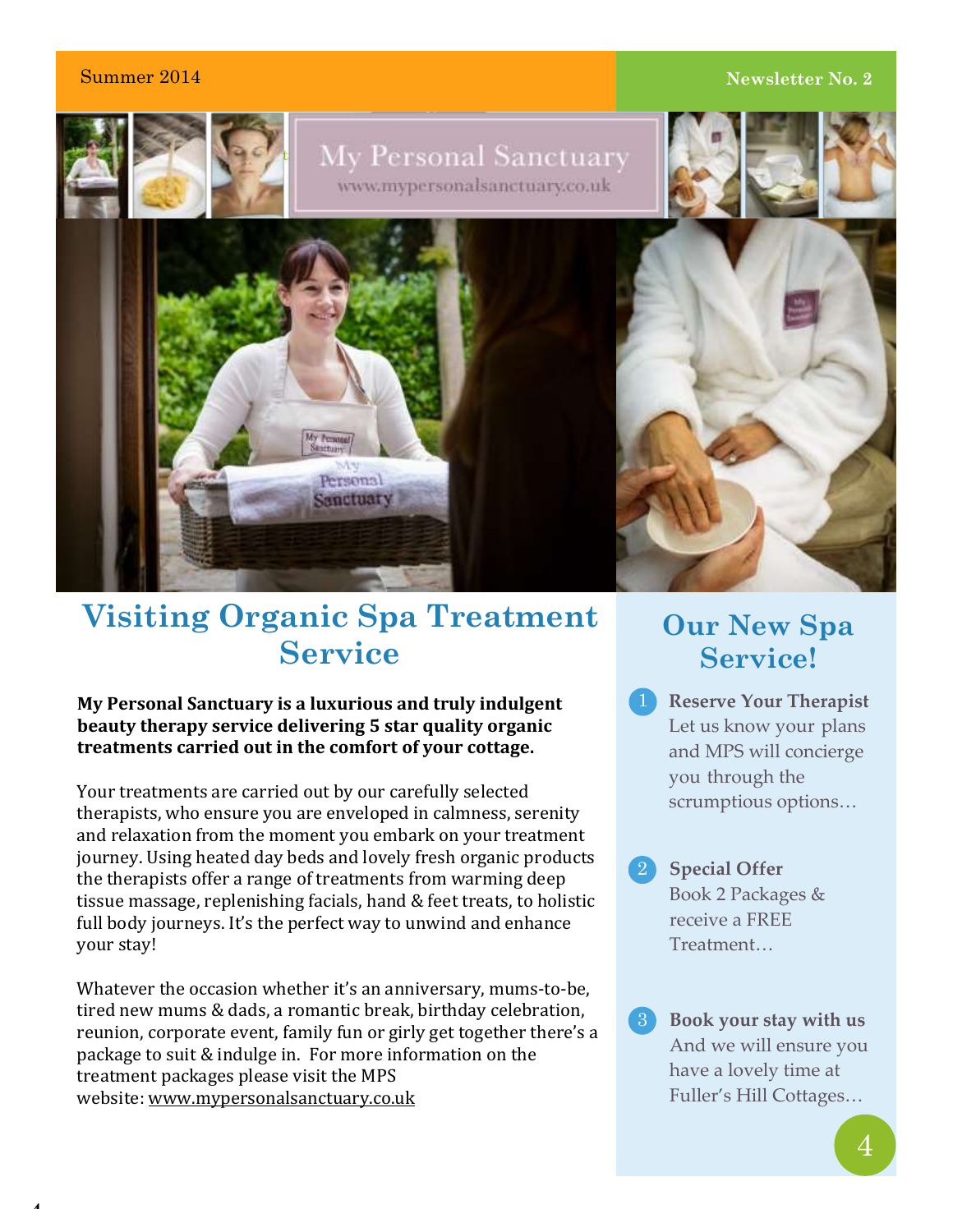#### (Continued)

#### 2. Grafham Water Cycle Loop

A quick blast round the lake, which is signposted and simple to follow, provides a nice training loop. Do the loop a few times to increase fitness! Read more at [http://www.cycle](http://www.cycle-route.com/routes/Grafham_Water_Cycle_Loop-Cycle-Route-3309.html#R56LzZ1WoPsHorM0.99)[route.com/routes/Grafham\\_Water\\_Cycle\\_L](http://www.cycle-route.com/routes/Grafham_Water_Cycle_Loop-Cycle-Route-3309.html#R56LzZ1WoPsHorM0.99) [oop-Cycle-Route-](http://www.cycle-route.com/routes/Grafham_Water_Cycle_Loop-Cycle-Route-3309.html#R56LzZ1WoPsHorM0.99)[3309.html#R56LzZ1WoPsHorM0.99](http://www.cycle-route.com/routes/Grafham_Water_Cycle_Loop-Cycle-Route-3309.html#R56LzZ1WoPsHorM0.99)

3. Imperial War Musuem at Duxford

IWM Duxford is set within the spacious grounds of the famous former First and Second World War airfield. Lose yourself for a whole day wandering under and around some of the most iconic aircraft in the world and get hands-on with our award-winning interactive exhibitions. IWM Duxford is home to an impressive collection of over two hundred aircraft as well as tanks, military vehicles and boats.

Its Aircraft Hall is home to over 30 aircraft including an iconic Spitfire, a legendary Lancaster and the fastest-ever Concorde.

During the summer season (15 March to 24 October 2014) they are open from 10am until 6pm. Last admission is at 5pm. Contact them at 01223 835000 or email [duxford@iwm.org.uk.](mailto:duxford@iwm.org.uk) International callers can contact +44 (0)1223 835000.

#### <http://www.iwm.org.uk/>

4. Mepal Outdoor Centre

A unique Activity Centre set on the shores of a 20acre lake in the Cambridgeshire Fens, offering a wide range of affordable water and land-based activities for

families.

**Lorem Ipsum Dolor Issue [#] :: [Date]**

Chatteris Road, Nr. Ely, Cambridgeshire, CB6 2AZ Tel: 01354 692251 Email: [info@mepal.co.uk](mailto:info@mepal.co.uk) <http://www.mepal.co.uk/>

5. Woburn Safari Park

Woburn Safari Park is a safari park located in Woburn, Bedfordshire, England. Visitors to the park can drive through the large animal exhibits, which contain species such as White Rhino, Elephants, Tigers and Black Bears. Woburn Park, Crawley Rd, Milton Keynes, Bedfordshire MK17 9QN Opening hourse are from 10am – 6pm [Tel:](http://www.google.co.uk/search?client=safari&rls=en&q=woburn+safari+park+phone&stick=H4sIAAAAAAAAAGOovnz8BQMDgx0HnxCnfq6-QYahZVqGln52spV-cn5OTmpySWZ-nn52Xn55TmpKemp8QWJeak6xfkZicXxBRn5eqhWYzHrveHZm9aEpThqZDktznx1SmOlYAADT9e8TWwAAAA&sa=X&ei=EBI0U7Fzo5ftBu_ggcAJ&ved=0CL8BEOgTMBY) 01525 290407

#### <http://www.woburnsafari.co.uk/>

6. Nene Valley Railway Full size Thomas the Tank Engine

Based near Peterborough close to the boundaries of Leicestershire, Lincolnshire, Rutland and Cambrideshire the railway's proximity to the A1 and A47 means it is within easy reach of the midlands and beyond. They run a regular steam train service but the railway enthusiast with a penchant for Diesel is not forgotten either.

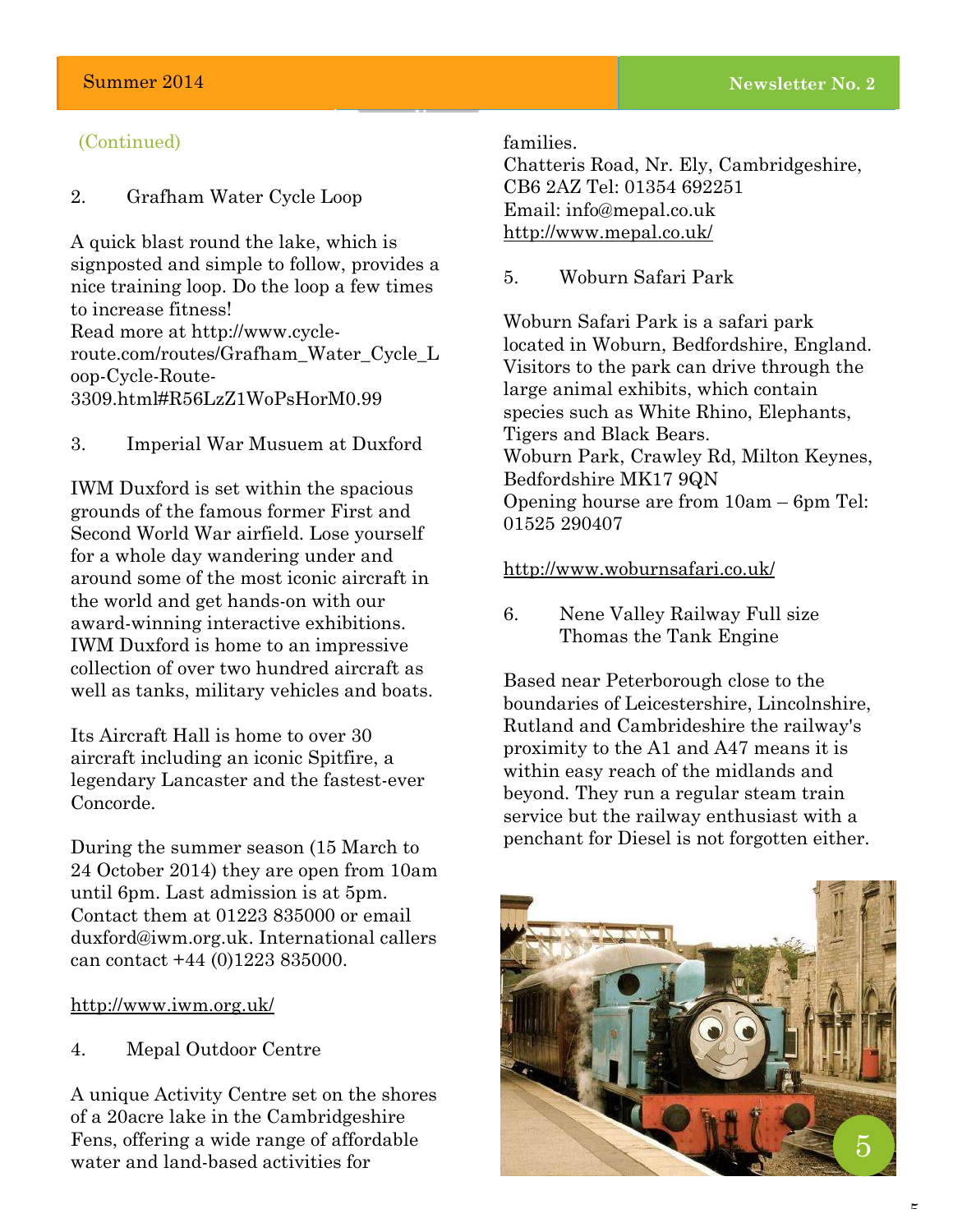#### (Continued)

**Lorem Ipsum Dolor**

Nene Valley Railway is a heritage railway that offers a family day out but is no mere manufactured visitor attraction as the preserved railway uses part of the original London and North Western line from Northamptonshire into the Cathederal city of Peterborough, encompassing the stations of Yarwell, Wansford, Ferry Meadows (Nene Park) and Orton Mere. Includes a life size Thomas The Tank Engine. Tel: 01780 784444 [Email: nvrorg@nvr.org.uk](mailto:nvrorg@nvr.org.uk) <http://www.nvr.org.uk/>

#### 7. Thetford Forrest Park

Thetford Forest is a patchwork of pines, heathland and broadleaves providing the ideal setting for a great day out, and a welcome refuge for a rich variety of animal and plant life. Many of their visitors are attracted by the peace and tranquility of Thetford Forest, as well as the wide range of recreation facilities. Tel: 01842 810271 Email: [enquiries.eanglia@-forestry.gsi.gov.uk](mailto:enquiries.eanglia@forestry.gsi.gov.uk) Opening hours are from Dawn to Dusk <http://www.forestry.gov.uk/thetfordforestpark>

#### 8. The Amazing Maze Maze at Milton

Find your way around the mind bending maze and boggle your brain with our incredible illusions. You will find even more illusions hidden away in every corner of the Wooden Maze. There is much more here than a maze; why not try your hand at Mini Golf or a game of Skittles, other activities include a Giant Slide, Go Karts and Tractor & Trailer Rides, you can even clamber up a Tyre Mountain There is also a Farm Trail where you can meet the animals and even Feed the Fish! The Pets Paddock at Milton Maize Maze is home to a wide selection of animals. In the pets paddock you will find Kune Kune Pigs, Pygmy Goats, Geese and Donkeys. The Milton Maize Maze Rectory Farm Shop A10 Milton By-pass Milton Cambridge Tel: 01223 860 374. The site is open Mon - Sat 9.30 a.m. - 5 p.m. Sun 10 a.m. - 4 p.m

9. Deane Valley Farm Centre

Dean Valley Livery Stables & Competition Facilities are owned and run by the Hague family - Karen, Steve and Chris. Dean Valley opened in 1999 and offers everything a rider, whether amateur or accomplished, could wish for and is a BHS approved livery centre and competition facility. Situated in the beautiful Dean Valley, the farm ride offers the opportunity for a relaxing hack or the chance to tackle some of the cross country fences and water obstacles. Other facilities include indoor and outdoor schools and an all-weather gallops. Dean Valley offer excellent schooling and tuition opportunities for you and your horse but we are not a riding school and therefore cannot provide horses for your lessons. Dean Valley Farm Ltd, Back Lane Farm , Church Lane , Woodford, Cheshire SK7 1RQ Tel/Fax: 0161 439 1945 Email: [deanvalley@btconnect.com](mailto:deanvalley@btconnect.com)

10. Enjoy a ride on a tractor at Wimpole Hall Farm